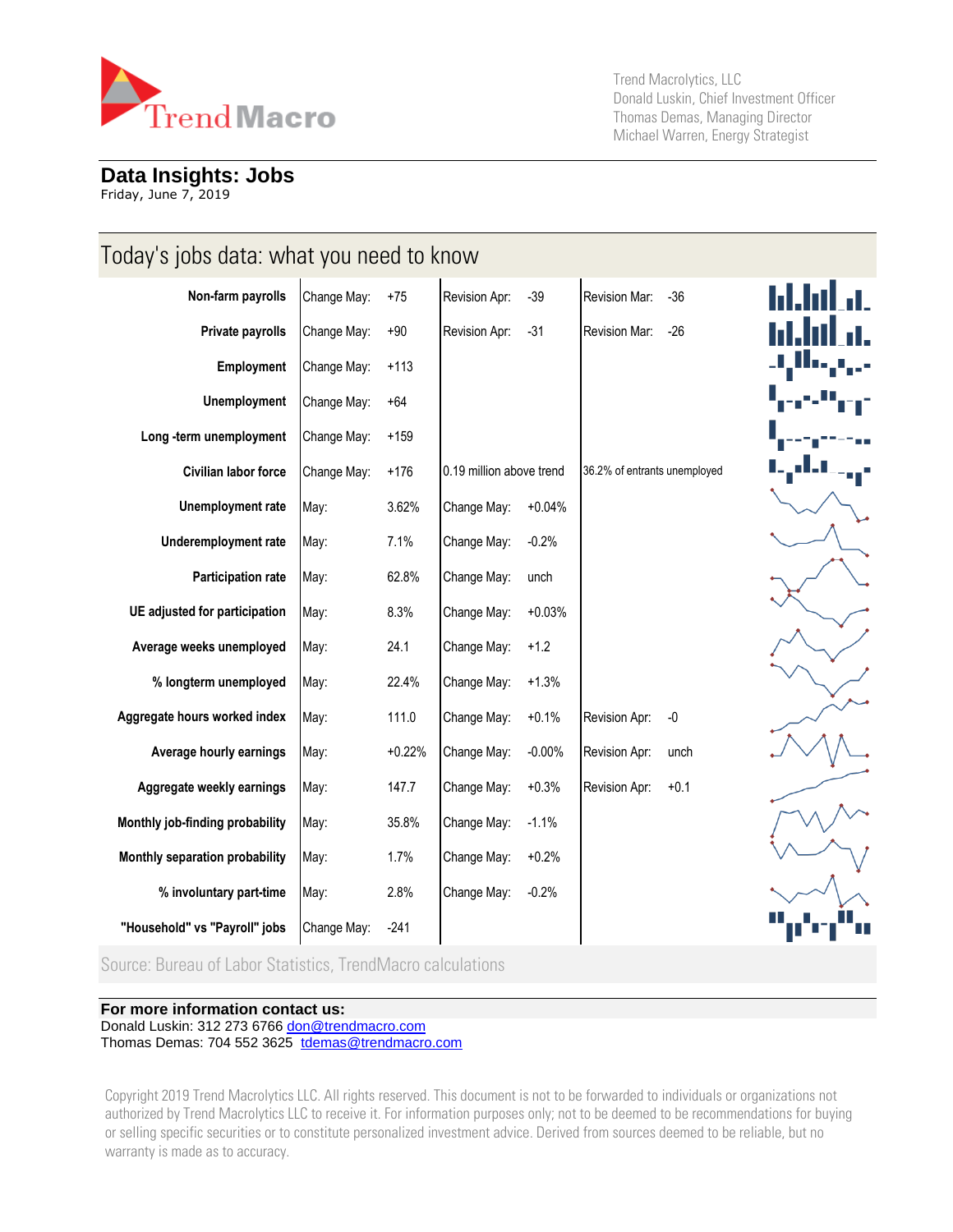Today's payroll data: what you need to know -- where did the jobs come from? Sequential month change, thousands SA ---- Net job losses Biggest change per detail module: best worst



## Where is the pay coming from?

Vertical: Hourly wages vs average Horizontal: Payrolls change this month Circle size: Share of all employment +60%



Source: BLS, TrendMacro calculations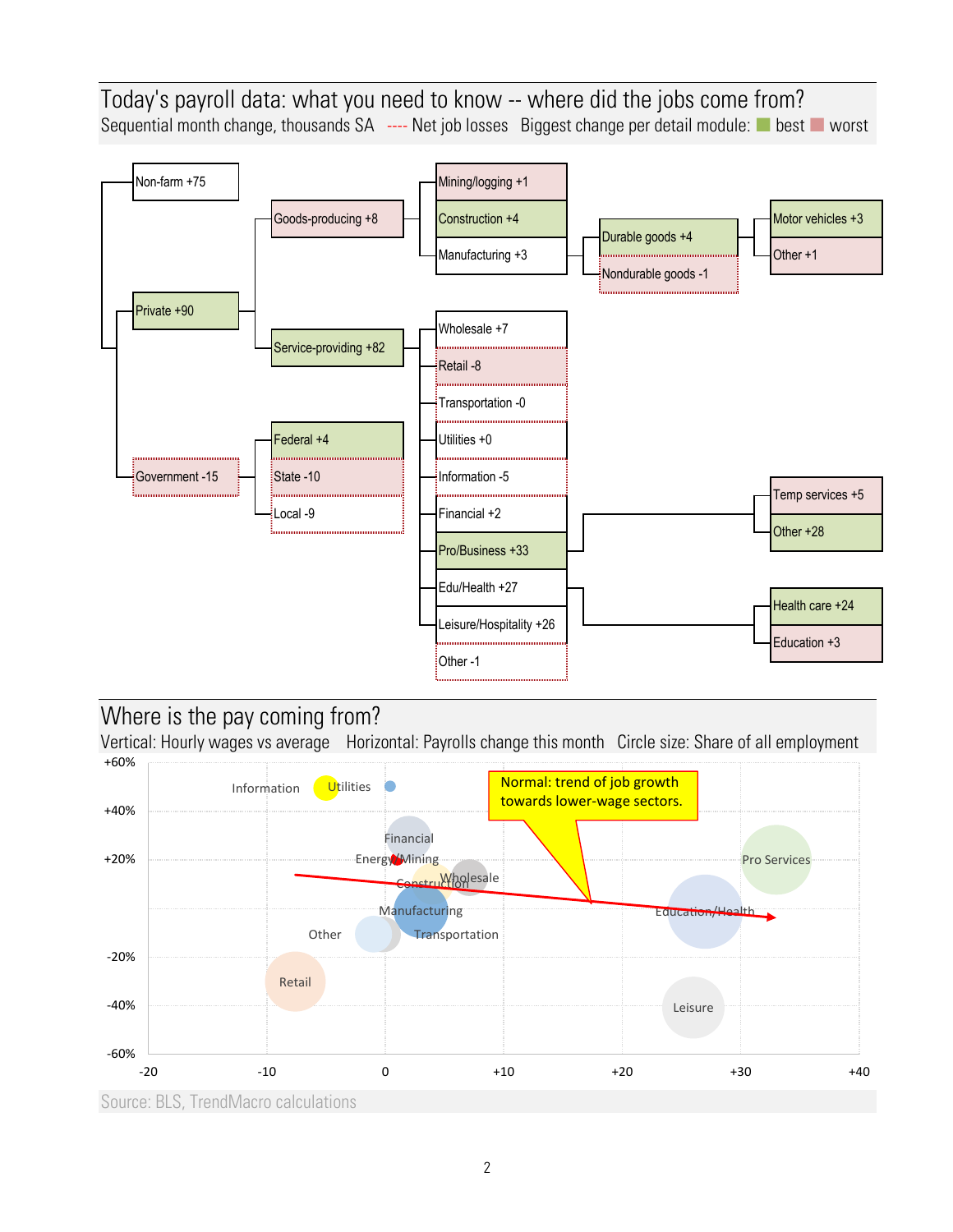## Solving the wage-growth puzzle YOY average hourly earnings growth Atlanta Fed Wage Growth Index **Recession** As of Apr 2019 5%



Source: BLS Current Employment Statistics, Atlanta Federal Reserve Bank, TrendMacro calculations

# The wages of dynamism

YOY wage growth for steady employees, versus those who change jobs **Recession** 

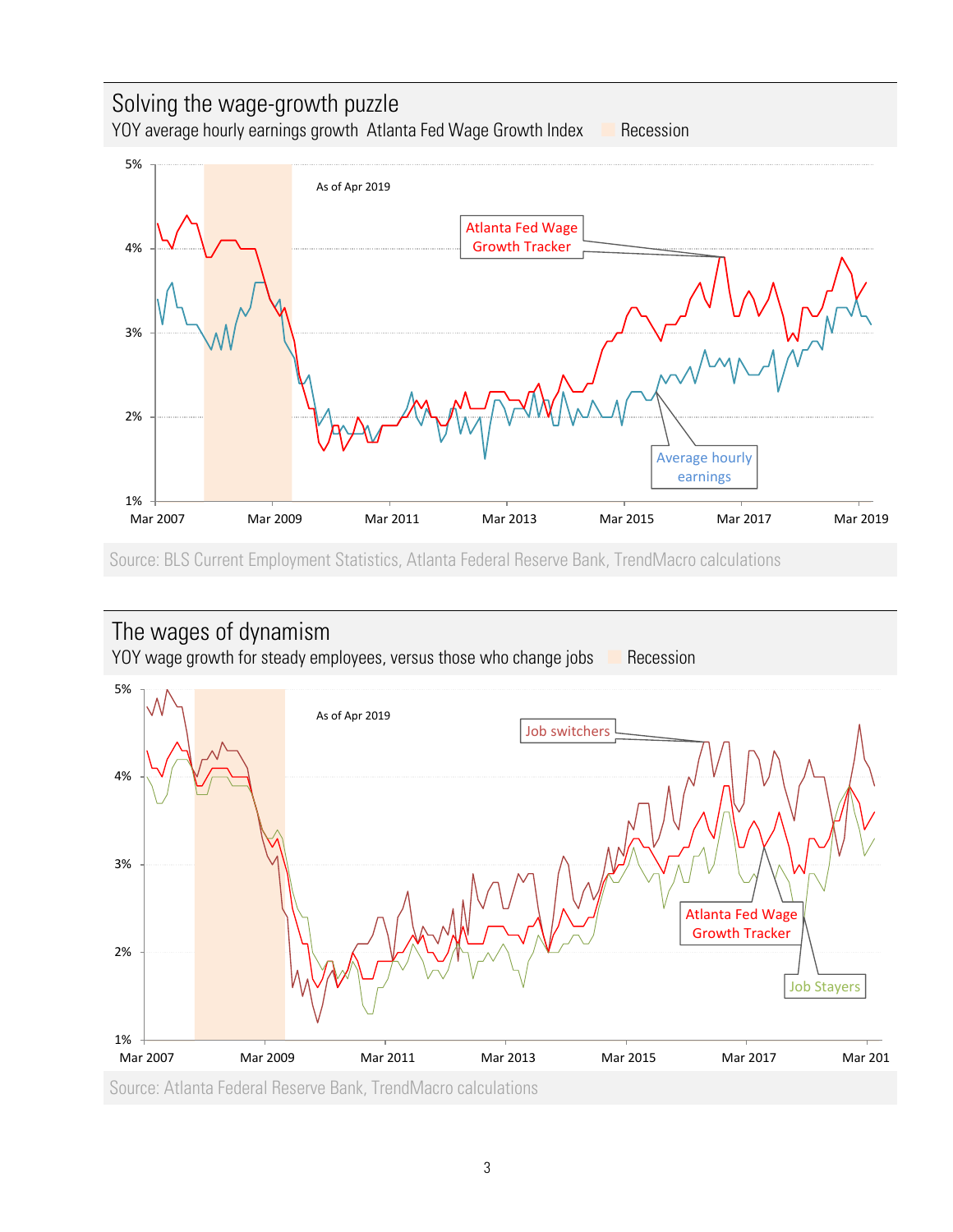

The payroll cycle in the Not So Great Expansion following the Great Recession

#### How the ultimate jobless recovery became jobful

Unemployment: thousands Short-term =  $\langle 27 \text{ weeks} \cdot \text{Long-term} = \rangle$  weeks Income inflation adjusted to today's USD

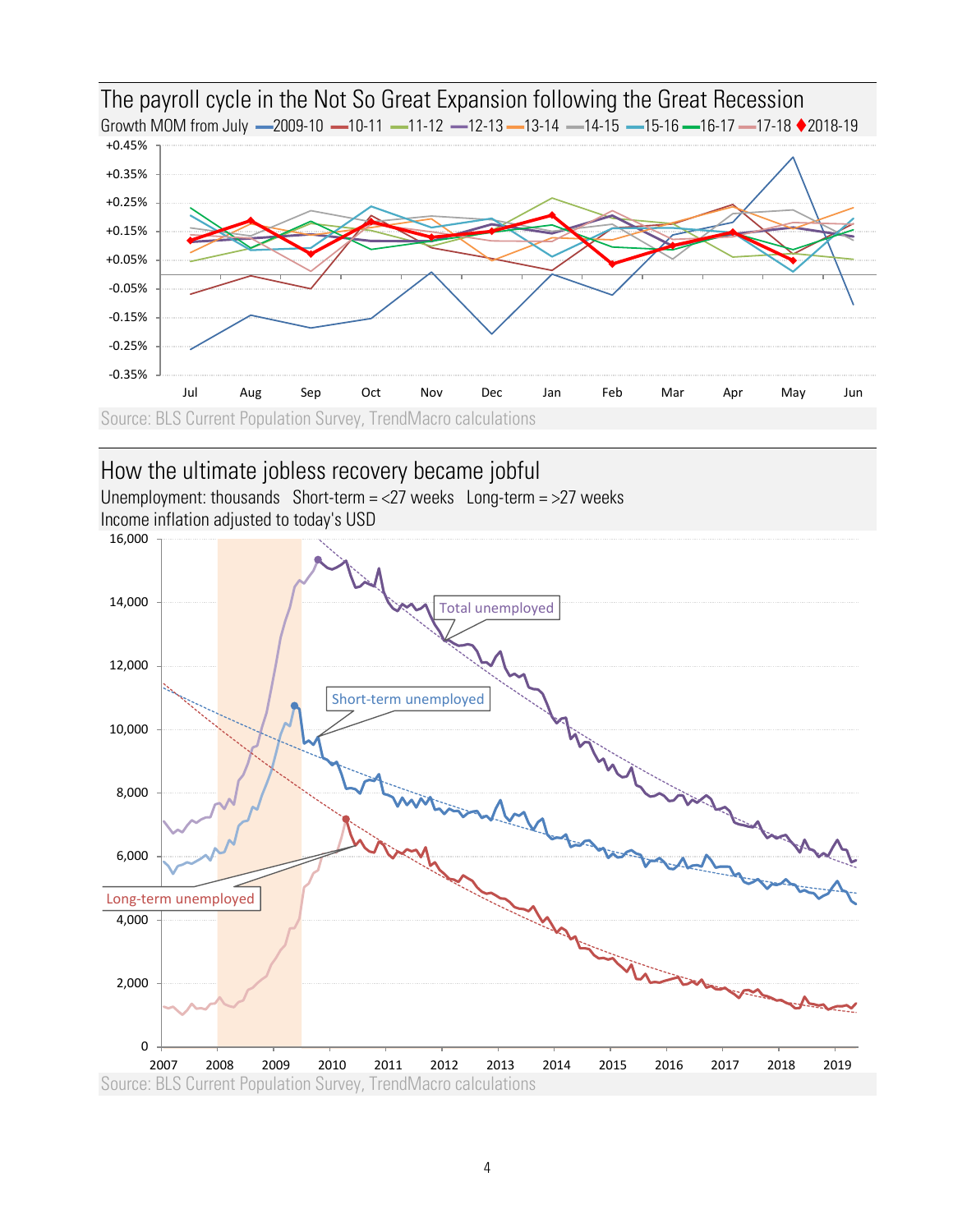

Winner and losers in the Not So Great Expansion following the Great Recession Change in total payrolls from prior business cycle peak, millions



Source: BLS, NBER, TrendMacro calculations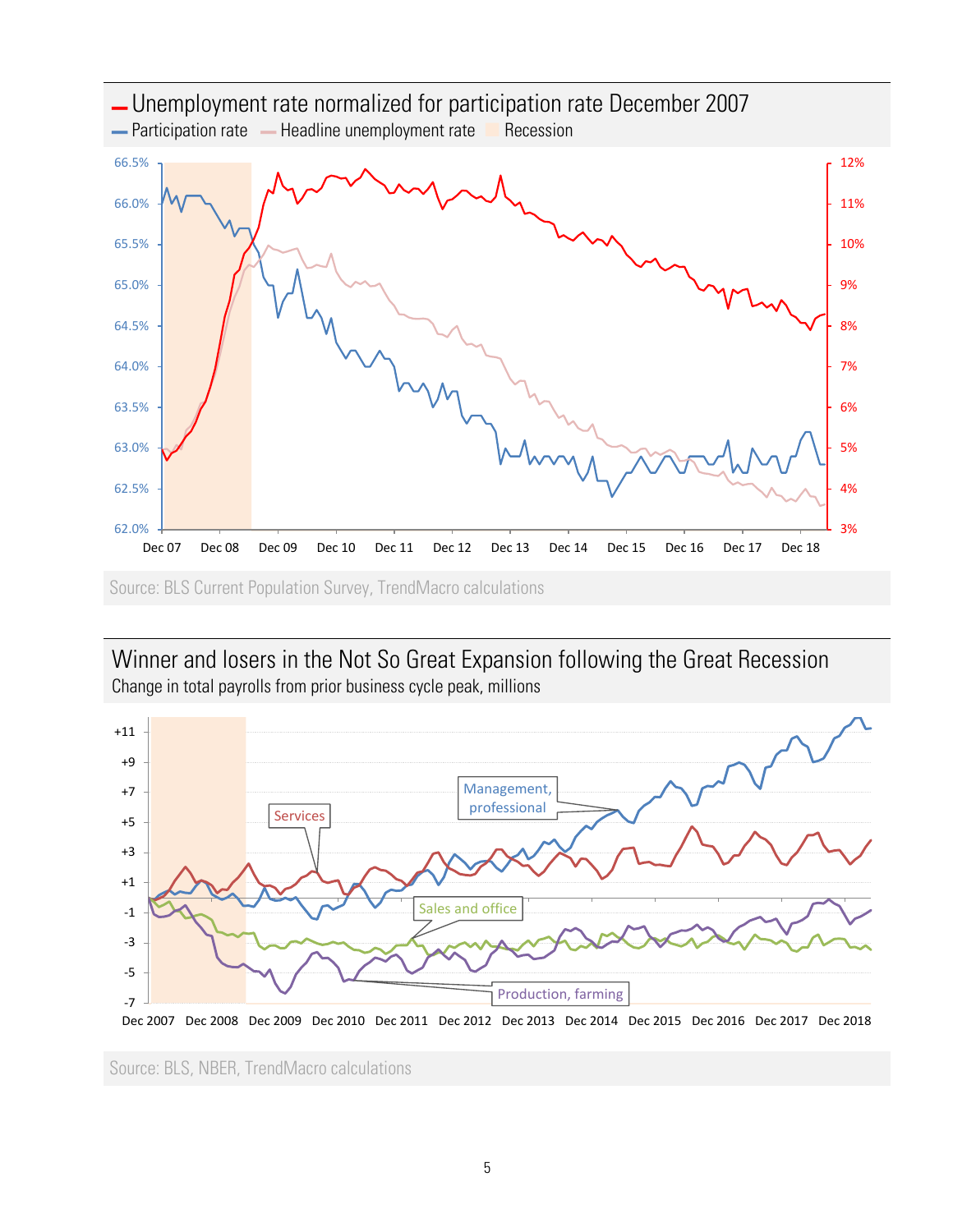

US labor force demographics: fading baby boom and its well-educated echo By age and education bracket: Dec 2000, peak in the labor force participation rate Latest  $\Box$  Prime age

Source: BLS Current Population Survey, TrendMacro calculations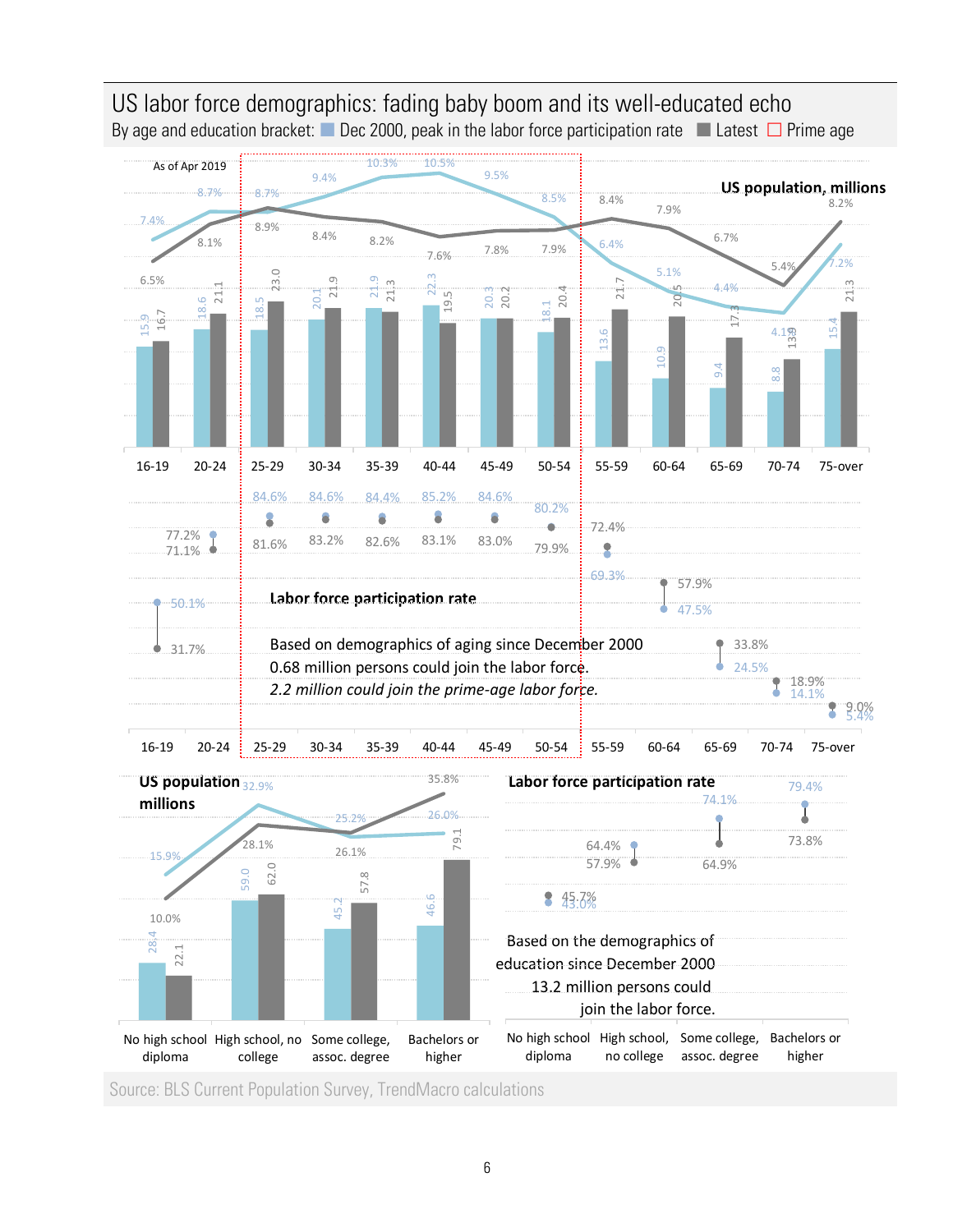

### Monthly job-separation probability (the inflow rate to unemployment) Chance of an employed person becoming unemployed in one month (per [Shimer 2005\)](http://citeseerx.ist.psu.edu/viewdoc/download?doi=10.1.1.323.6049&rep=rep1&type=pdf) **Recession**

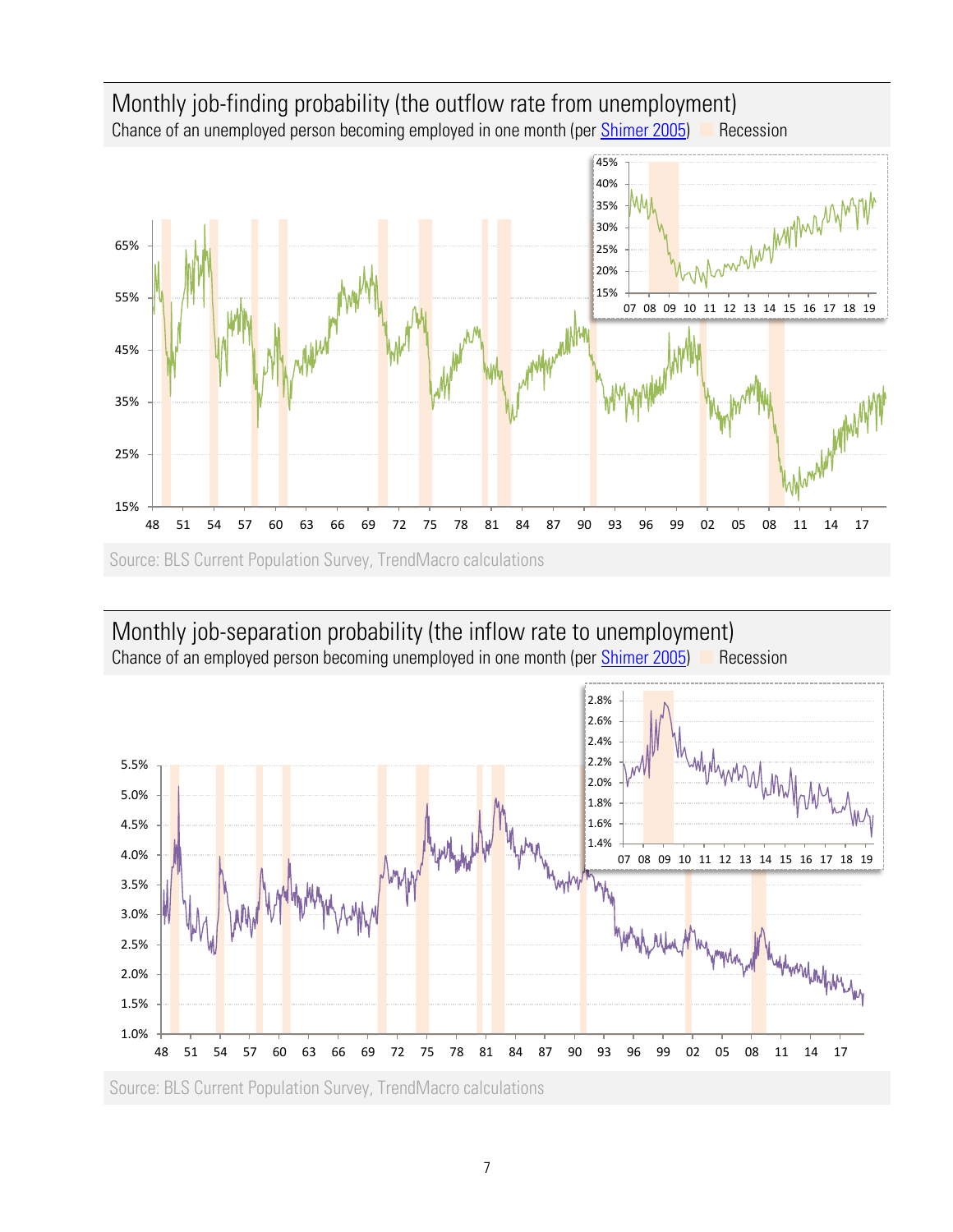

Source: BLS Current Population Survey, TrendMacro calculations



# Aggregate weekly private hours-worked index **Recession**

Source: BLS Productivity and Costs (quarterly) and Current Employment Stats (recent monthly), TrendMacro calcs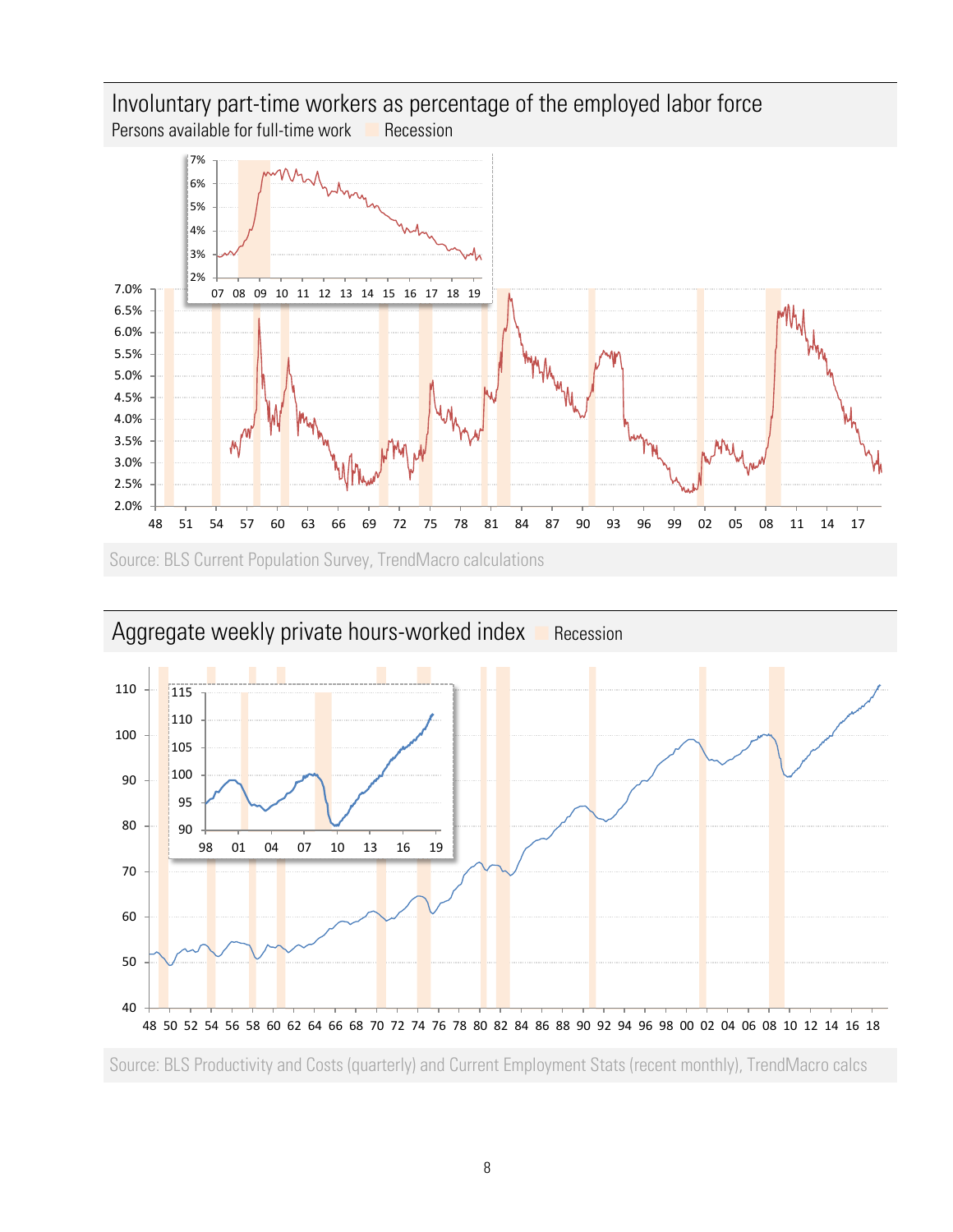

Difference in employment change: "household" minus "payroll" surveys **Recession** 

Source: BLS Current Population Survey and Current Employment Statistics, TrendMacro calculations